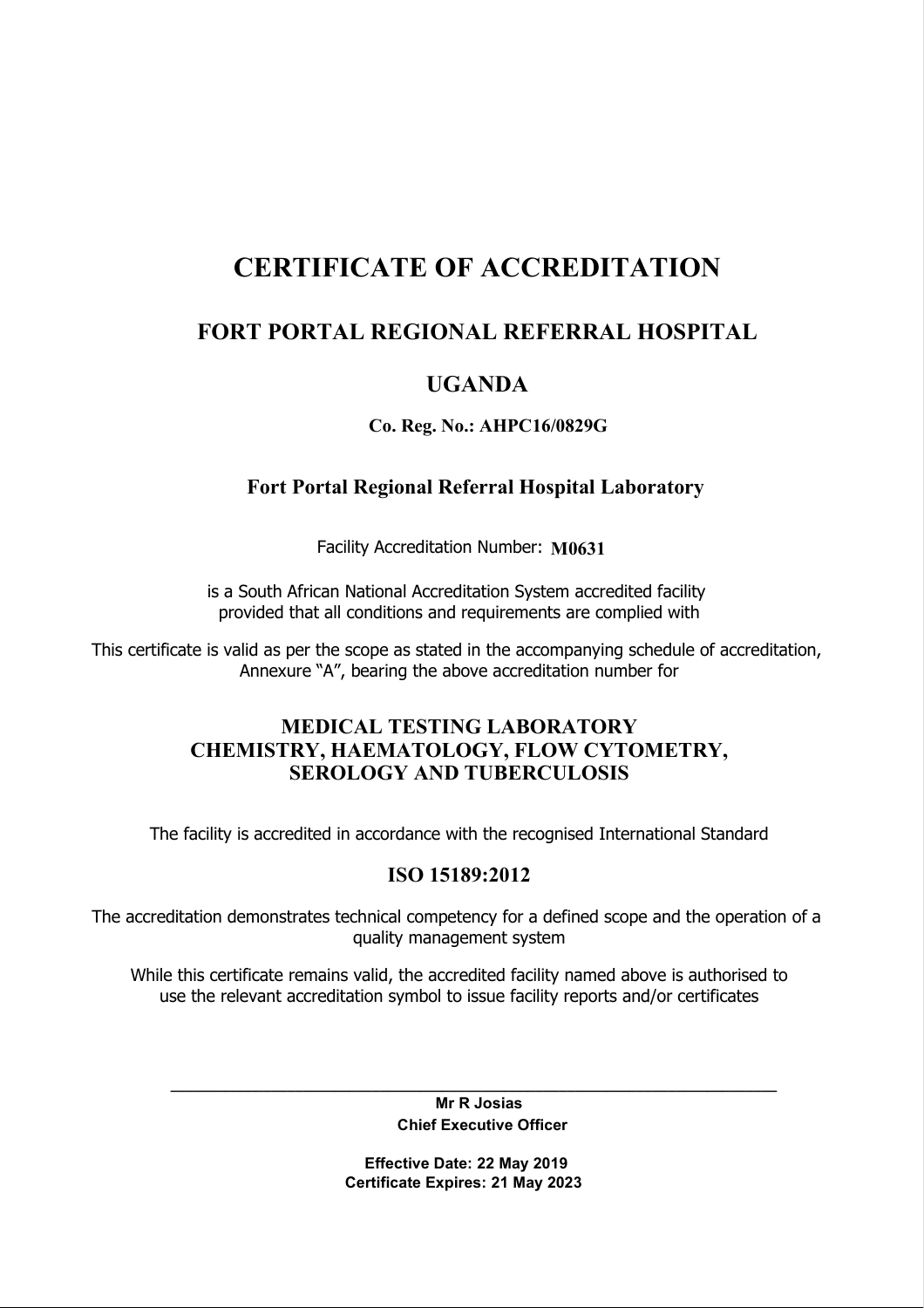#### ANNEXURE A

#### SCHEDULE OF ACCREDITATION

#### Facility Number: M0631

| <b>Permanent Address of Laboratory:</b>  | Signatories:                                        |  |
|------------------------------------------|-----------------------------------------------------|--|
| Fort Portal Referral Hospital Laboratory | Signatories as authorised by the Head of Laboratory |  |
| Fort Portal Referral Hospital Laboratory |                                                     |  |
| Plot No 1 Kamwenge Road                  |                                                     |  |
| Kabarole, Fort Portal                    |                                                     |  |
| Kampala                                  |                                                     |  |
| Uganda                                   |                                                     |  |
| <b>Postal Address:</b>                   | <b>Contact Person:</b>                              |  |
| P.O Box 10                               | Mr Patrick Musinguzi                                |  |
| Kampala                                  |                                                     |  |
| Uganda                                   |                                                     |  |
| Tel:<br>(+256) - 776944439               | <b>Issue No.:</b><br>02                             |  |

Fax: (+27code) - number Date of Issue: 08 June 2020

| Discipline / Sample Type | <b>Type of Tests</b>                           | <b>Equipment / Method</b> |
|--------------------------|------------------------------------------------|---------------------------|
| <b>Chemistry</b>         |                                                |                           |
| Serum                    | Alanine Aminotransferase (ALT)                 | Cobas C311                |
| Serum                    | Albumin                                        | Cobas C311                |
| Serum                    | Amylase                                        | Cobas C311                |
| Serum                    | Alkaline Phosphatase (ALP)                     | Cobas C311                |
| Serum                    | Aspartate Aminotransferase (AST)               | Cobas C311                |
| Serum                    | Bilirubin, Total                               | Cobas C311                |
| Serum                    | Chloride                                       | Cobas C311                |
| Serum                    | Creatinine                                     | Cobas C311                |
| Serum                    | Cholesterol                                    | Cobas C311                |
| Serum                    | Cholesterol (HDL)                              | Cobas C311                |
| Serum                    | Glucose                                        | Cobas C311                |
| Serum                    | Potassium                                      | Cobas C311                |
| Serum                    | Protein                                        | Cobas C311                |
| Serum                    | Triglycerides                                  | Cobas C311                |
| Serum                    | Sodium                                         | Cobas C311                |
| Serum                    | Urea                                           | Cobas C311                |
| Haematology              |                                                |                           |
| Whole Blood              | <b>Full Blood Count and Differential Count</b> | Sysmex XS 1000I           |
| <b>Flow Cytometry</b>    |                                                |                           |
| Whole Blood              | CD4                                            | <b>BD FACS Pestro</b>     |